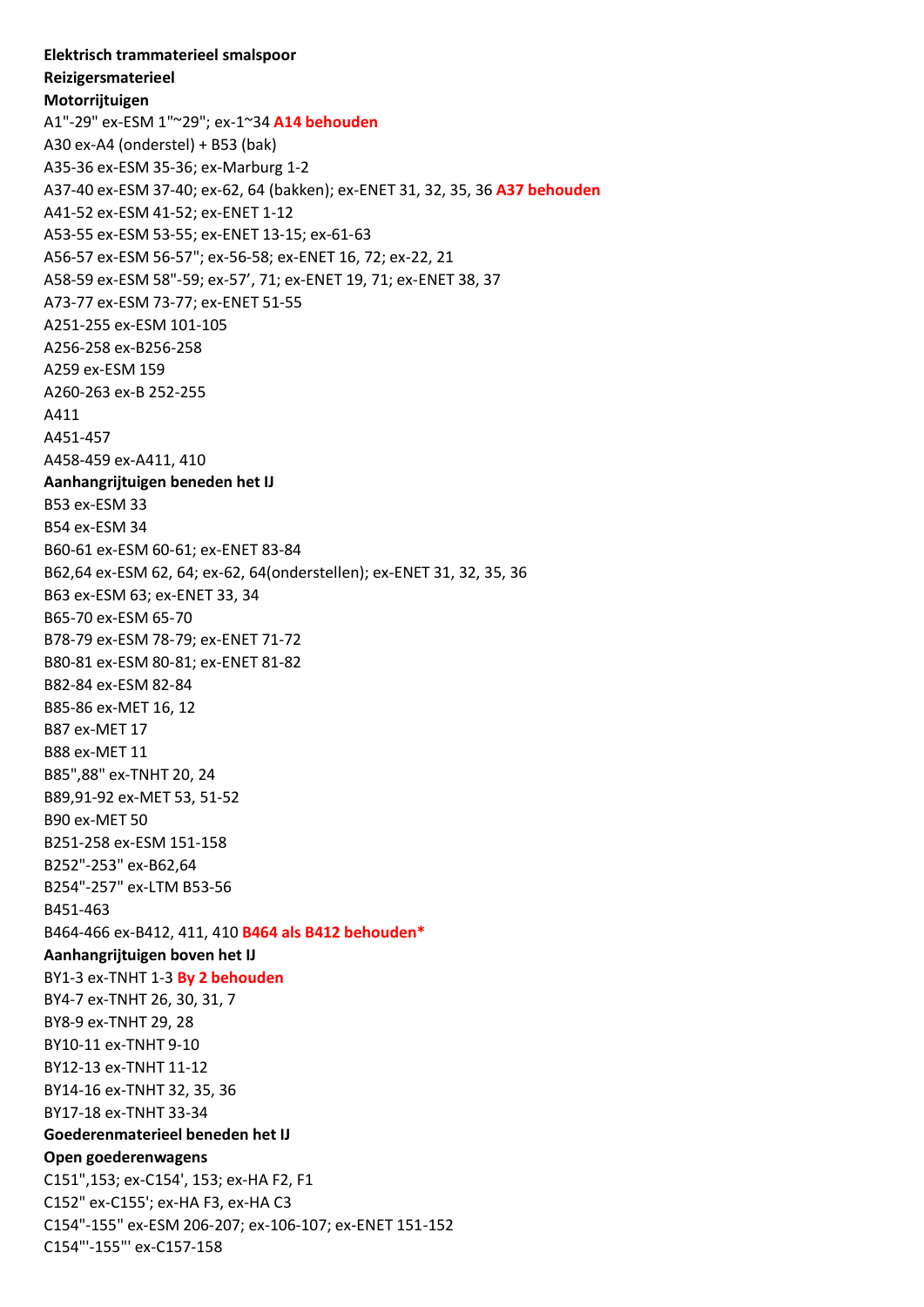C156" ex-ESM 212; ex-111; ex-ENET 156 C156"' ex-EDS 158 C157"-158 ex-ESM 213-214; ex-112-113 C157"'-158" ex-C154"-155" C159 ex-H 251 C160-163 ex-CY106-109 **C163 als TNHT 38 behouden\*** C162" ex-C162 (bak) + CY105 (onderstel) C166 ex-CY105 (bak) + C162 (onderstel) C167 ex-CY102 **Goederenmaterieel boven het IJ Gesloten goederenwagens** CY1-4 ex-TNHT 31-34, CY 4 1956 platte wagen **Open goederenwagens** CY101-102 ex-TNHT 19, 18 CY103-104 ex-TNHT 26, 25 CY105 ex-TNHT 9 CY104"-105" ex-EDS 217, 274; ex-DSM H52, H110 CY106-109 ex-TNHT 35-38 **Cy 109 als TNHT 38 behouden\*** CY111-113 ex-EDS 152, 151, 153 **Platte wagen** CY51 ex-CY 104 **Veewagens** CY201-202 ex-TNHT 12-13 **Dienstmaterieel beneden het IJ Locomotieven** A1051 ex-ESM 200; ex-ENET bak 35; ex-ESM 102 A1052 ex-ESM 201; ex-ENET 59; ex-200 **Pekelwagens** H51 ex-HA 51 H52 ex-MET 14 H53 ex-ESM 205; ex-104; ex-ENET = H54 ex-ESM 208; ex-108; ex-ENET 153 **Ontsporingswagens** H151" ex-ESM 202; ex-101; ex-ENET 101 H153 ex-ESM = **Asbreukwagens** H152 ex-ESM = H156 **Slijpwagens** H154 ex-ESM 211; ex-110; ex-ENET 155 **Railtransportwagen** H155 ex-ESM = **Montagewagens** H251' ex-ESM 210 H252-254' ex-ESM = H251" ex-TNHT 24 H254" ex-C 152" **Dienstmaterieel boven het IJ Motorrijtuigen** HY111 ex-A40 HY112 ex-A73 **Pekelwagens** HY1 ex-TNHT 20 HY2 ex-H51